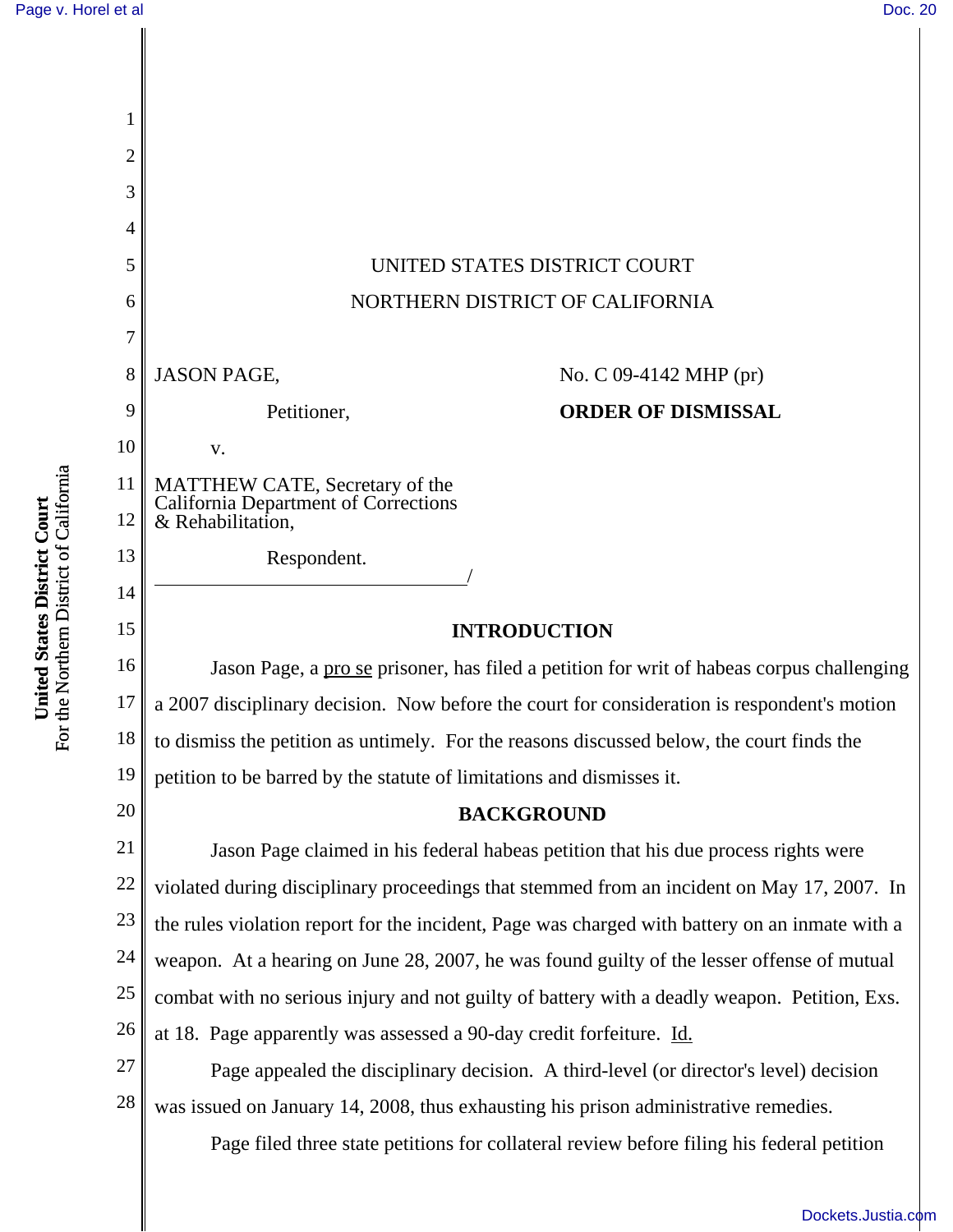1 for writ of habeas corpus.

2 3 4 Page filed a petition for writ of habeas corpus ("state petition # 1") in the Del Norte County Superior Court on February 8, 2008 that was dated January 28, 2008. The petition was denied on March 26, 2008.

5 6 7 Page filed a petition for writ of habeas corpus ("state petition # 2") in the California Court of Appeal on July 14, 2008. The petition was dated July 7, 2008. The petition was denied on July 22, 2008.

8 9 10 11 Page filed a petition for writ of habeas corpus ("state petition # 3") in the California Supreme Court on December 31, 2008. The proof of service for the petition states that it was mailed to the court on December 14, 2008. The petition was denied by the California Supreme Court on February 11, 2009.

12 13 14 15 Page then filed his federal petition. The petition is dated July 5, 2009, and has a proof of service attached to the petition which states that Page mailed it to this court on July 5, 2009. The envelope in which it was mailed is postmarked August 27, 2009. The petition was stamped "filed" at the court on September 8, 2009.

16 17 18 19 20 21 22 23 24 25 26 Due to Page's status as a prisoner proceeding pro se, he receives the benefit of the prisoner mailbox rule, which deems most documents filed when they are given to prison officials to mail to the court rather than the day the document reaches the courthouse. See Stillman v. Lamarque, 319 F.3d 1199, 1201 (9th Cir. 2003). For purposes of the present motion, each of his petitions is deemed filed as of the day he signed it, on the assumption that he gave each one to prison officials to mail on the day he signed it. For the two petitions that have proof of service of forms filled out, the court uses the proof of service date as the mailing date. For present purposes the court will accept that the federal petition is deemed to have been filed on July 5, 2009, but notes that it is highly unusual that there would be a 6 week delay between him putting it in the prison mail and the petition getting postmarked in the U.S. mail.

For the Northern District of California For the Northern District of California United States District Court **United States District Court**

27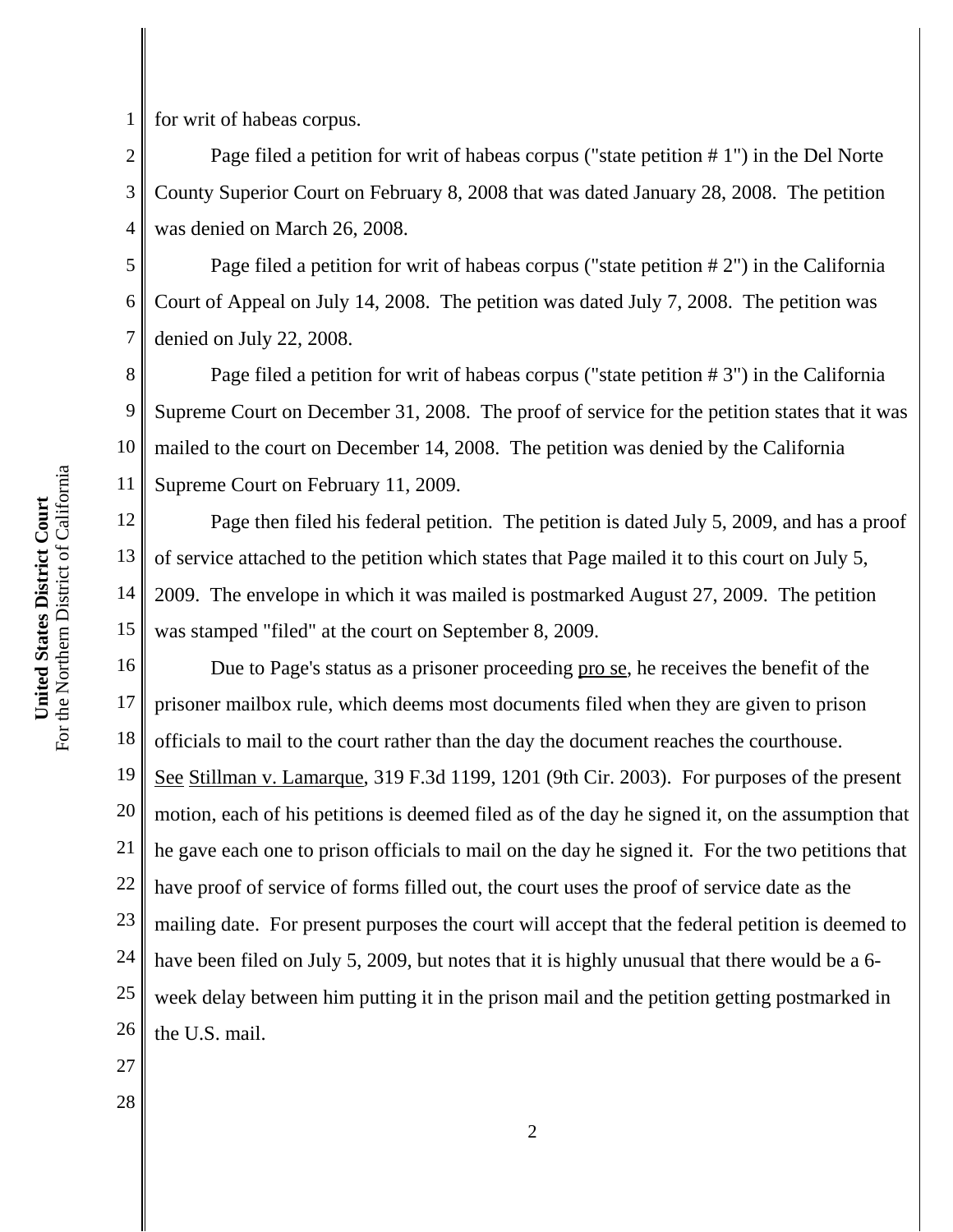## 3 4 5 6 7 8 9 10 For the Northern District of California For the Northern District of California 11 United States District Court **United States District Court** 12 13 14 15 16 17

1

2

## **DISCUSSION**

18 A petition for writ of habeas corpus filed by a state prisoner must comply with the statute of limitations in 28 U.S.C. § 2244(d). Section 2244's one-year limitations period applies to all habeas petitions filed by persons in "custody pursuant to the judgment of a State court," even if the petition challenges an administrative decision rather than a state court judgment. Shelby v. Bartlett, 391 F.3d 1061, 1063 (9th Cir. 2004) (quoting 28 U.S.C.  $§$  2244(d)(1)). Although the limitations period has four possible starting dates, § 2244(d)(1)(D) usually applies to prisoners challenging administrative decisions such as disciplinary decisions, i.e., the limitations period starts on the "date on which the factual predicate of the claim or claims presented could have been discovered through the exercise of due diligence." The one-year limitations period begins on the date the administrative decision becomes final. See Shelby, 391 F.3d at 1066 (limitations period began the day after prisoner received timely notice of the denial of his administrative appeal challenging disciplinary decision); see also Redd v. McGrath, 343 F.3d 1077, 1079 (9th Cir. 2003) (limitations period began when BPT denied prisoner's administrative appeal challenging the BPT's decision that he was unsuitable for parole). The "factual predicate" of the habeas claims is the finality of the adverse administrative decision, and not the denial of the state habeas petition. See Redd, 343 F.3d at 1082.

19 20 21 22 The disciplinary decision became final on January 14, 2008, when Page's inmate appeal was denied at the director's level. The one-year limitations period started the next day. The presumptive deadline for Page to file his federal habeas petition therefore was January 15, 2009.

23 24 25 26 27 28 The one-year limitations period is tolled for the "time during which a properly filed application for State post-conviction or other collateral review with respect to the pertinent judgment or claim is pending." 28 U.S.C. § 2244(d)(2). A state habeas petition is considered pending not only for the time the case is open on the docket in a court, but also for the time period between state habeas petitions provided that the petitioner files the later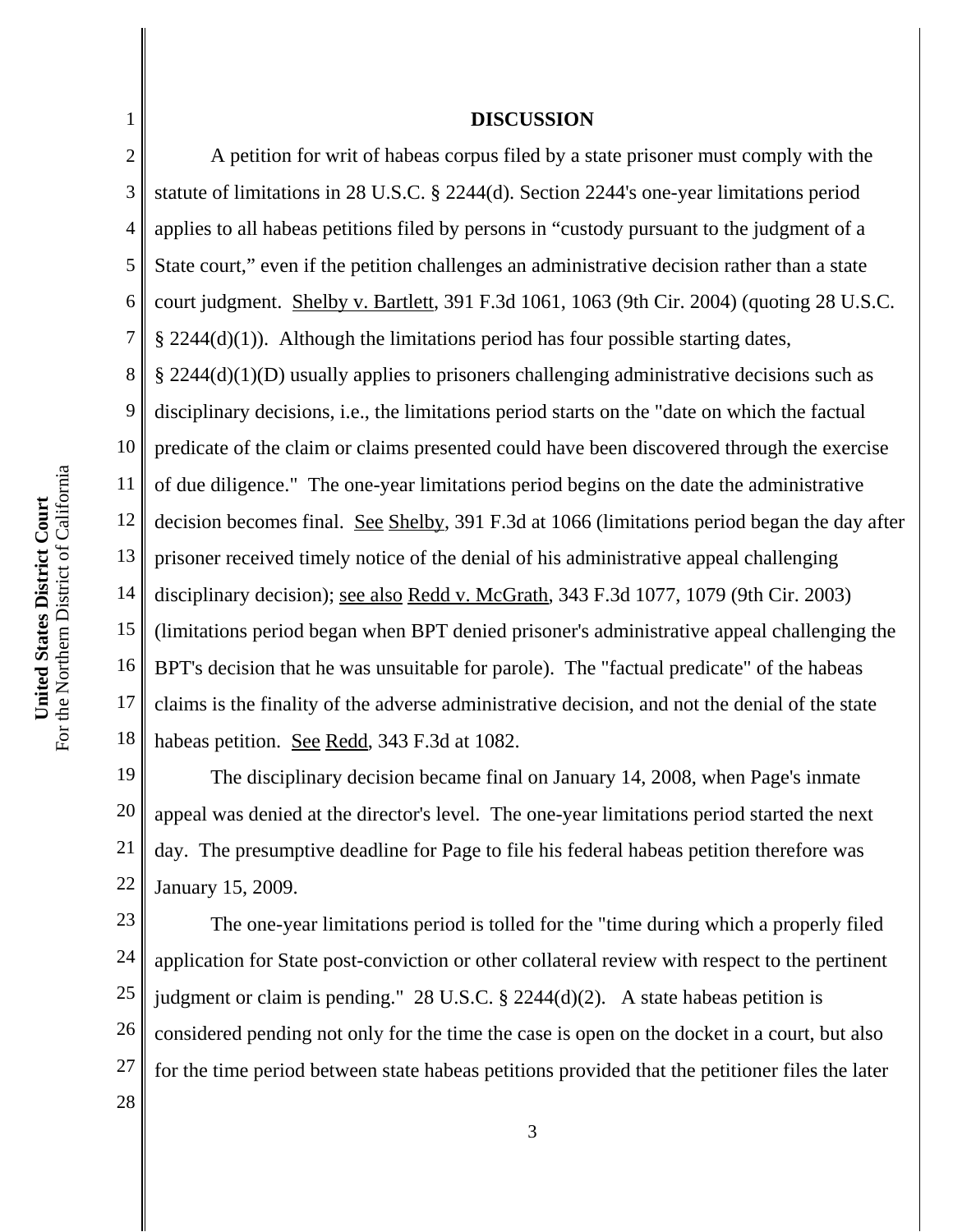1 2 3 state habeas petition at a higher level court and does so "within what California would consider a 'reasonable time.'" Evans v. Chavis, 546 U.S. 189, 197-98 (2006); Carey v. Saffold, 536 U.S. 214, 219-20 (2002).

4 5 6 7 8 9 10 11 12 13 14 15 16 17 18 19 20 21 22 23 24 25 26 27 Page does not have enough statutory tolling to make his federal petition timely. By the time he filed state petition # 1, 23 days of his limitations period had passed. He receives no tolling for the 103 days between the denial of state petition # 1 and the filing of state petition # 2 because the latter was not filed within what California would consider a reasonable time. See, e.g., Evans, 546 U.S. at 197 (noting that six months is far longer than the 30 to 60 days that most states provide for filing an appeal, the Court held that an unjustified or unexplained 6-month delay between post-conviction applications in California is not "reasonable" and does not fall within Carey's definition of the term "pending"); Velasquez v. Kirkland, No. 08-55823, slip op. 6223, 6231 (9th Cir. May 10, 2011) (no statutory tolling for the unexplained 91-day and 81-day gaps between state habeas petitions for represented petitioner); Banjo v. Ayers, 614 F.3d 964, 970 (9th Cir. 2010) (delay of 146 days between successive petitions not reasonable, so later petition not "timely filed"); Chaffer v. Prosper, 592 F.3d 1046, 1048 (9th Cir. 2010) (no tolling for 101-day and 115-day gaps between state habeas petitions where those petitions offered no justification for the delays as required under California law); Waldrip v. Hall, 548 F.3d 729, 735-36 (9th Cir. 2008) (delay of at least eight months not "reasonable" and thus not subject to tolling); Gaston v. Palmer, 447 F.3d 1165, 1167 (9th Cir. 2006) (no "gap tolling" during delays of 10, 15 and 18 months between California habeas petitions). Page also receives no tolling for the 145 days between the denial of state petition # 2 and the filing of state petition # 3 because the unexplained delay was "far longer than the Supreme Court's thirty-to-sixty-day benchmark for California's 'reasonable time' requirement." Velasquez, slip op. at 6231. By the time Page finished in state court, 271 days of the one-year limitations period had passed (i.e., 23 days before state petition # 1 was filed, plus 103 days and 145 days for the gaps between later petitions) and he had only 94 days remaining in his one-year limitations period.

For the Northern District of California For the Northern District of California United States District Court **United States District Court**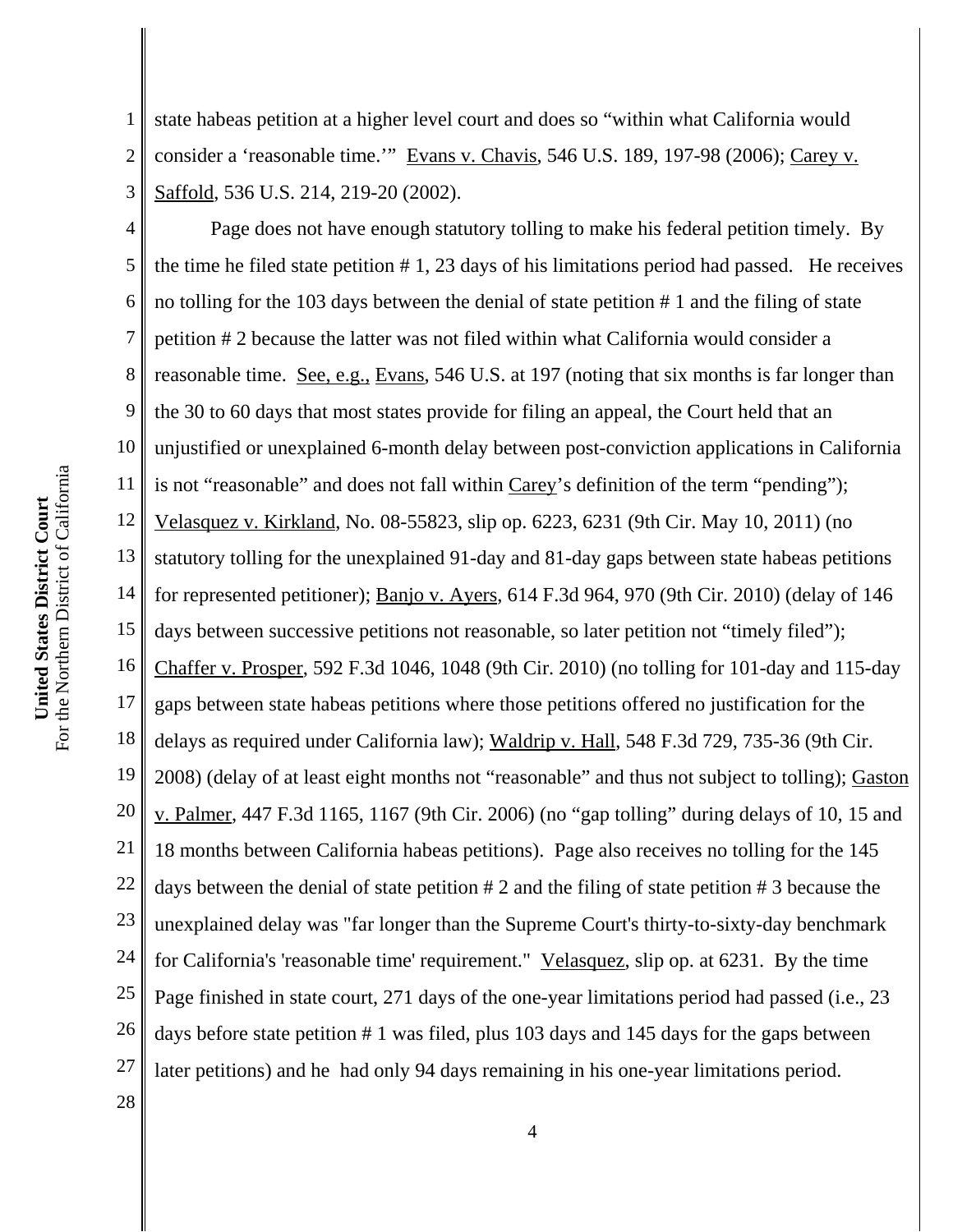1 2 3 4 Page did not file his federal petition until 144 days after his last state court petition was denied. He therefore missed the § 2244(d) deadline by more than seven weeks (144 days minus 94 days = 50 days or  $7+$  weeks). Unless he is entitled to enough equitable tolling to bridge that gap, his federal petition is untimely.

5 6 7 8 The § 2244(d) limitations period can be equitably tolled for a petitioner who shows (1) that he pursued his rights with reasonable diligence and (2) that some extraordinary circumstance stood in his way and prevented timely filing. See Holland v. Florida, 130 S. Ct. 2549, 2562 (2010).

9 10 11 12 13 14 15 16 17 18 19 20 21 22 23 24 25 26 27 Page contends that he had been "in and out of the prison AD.SEG. units several times in the last TWO YEARS and have to wait for property issue and Law Library access." Docket #15, p. 2. "[O]rdinary prison limitations on . . . access to the law library and copier" do not amount to extraordinary circumstances or make it impossible to file on time. Ramirez v. Yates, 571 F.3d 993, 998 (9th Cir. 2009); see, e.g., Chaffer, 592 F.3d at 1049 (prisoner's pro se status, law library missing a "handful" of reporter volumes, and reliance on inmate helpers who were transferred or too busy to attend to his petitions are not extraordinary circumstances "given the vicissitudes of prison life"). The court finds Page's several arguments in favor of equitable tolling to be unpersuasive. The arguments are vague and devoid of any factual support. Page has not identified the particular dates on which he was in ad-seg, and has not identified when or for how much time he had to "wait" for property issue and law library access. He does not allege a complete denial of his legal paperwork or of law library access. The reasons he proffers appear nothing more than routine prison occurrences that did not amount to extraordinary circumstances or make it impossible for him to file on time. As Page's movement history shows, Page was able to file his state petition # 1 quite quickly (i.e., within 23 days of the final denial of the inmate appeal) from the confines of an ad-seg unit. See Resp. Reply, Ex. 8. The timing of his federal petition also shows that the excuses he proffers don't explain his delay: (a) of the 144 days that passed between the denial of state petition # 3 and the filing of the federal petition, the first 126 days were spent in the